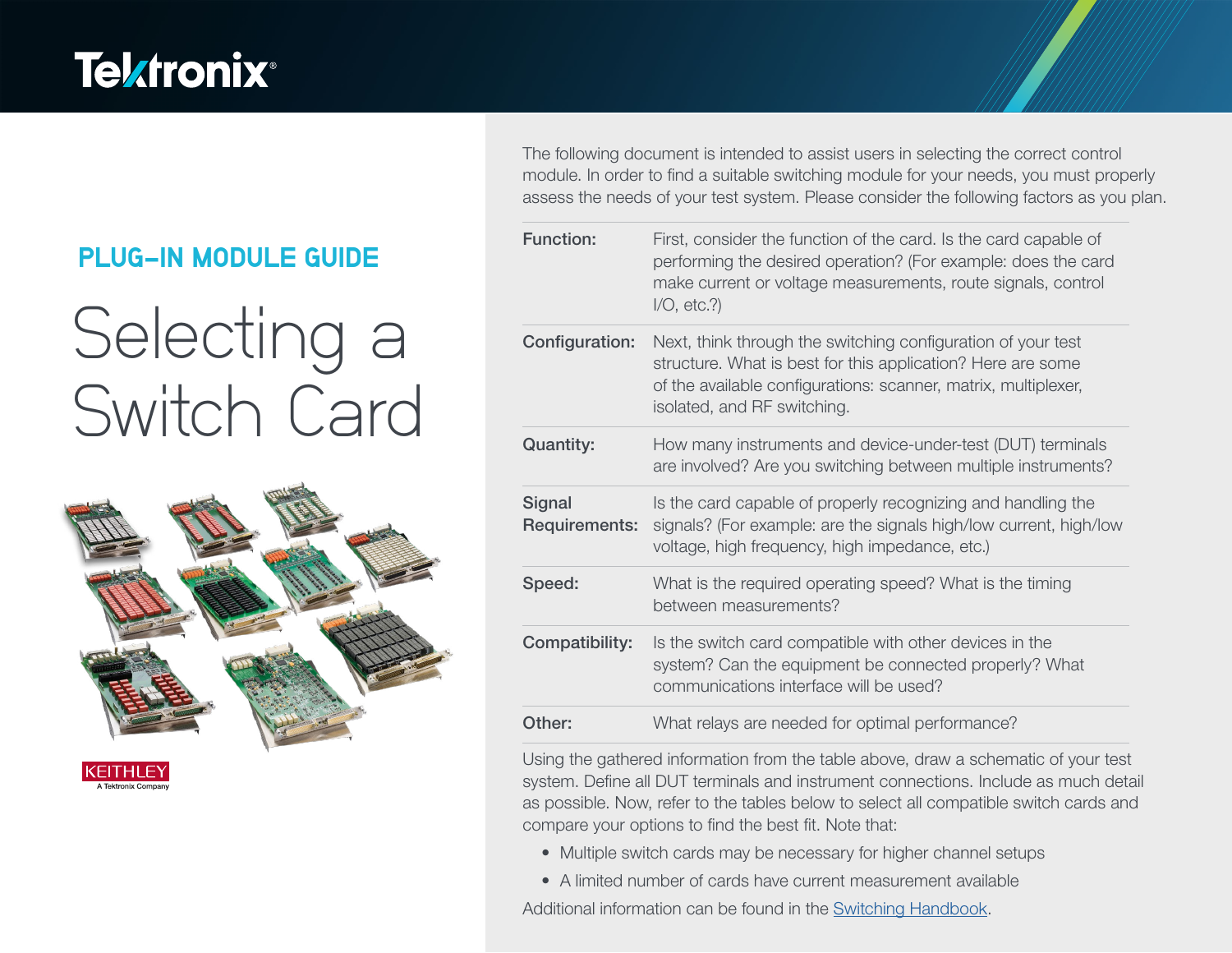#### DAQ6510 Switch Cards

| <b>Module</b> | <b>Function</b>          | Configuration              | #<br>Analog<br><b>Inputs</b> | Max.<br><b>Voltage</b> | Max.<br><b>Switched</b><br><b>Current</b> | <b>Switch</b><br><b>Speed</b> | <b>Relay Type</b>                   | Type of<br><b>Connector</b>      | <b>Other</b>                                                                                                              |
|---------------|--------------------------|----------------------------|------------------------------|------------------------|-------------------------------------------|-------------------------------|-------------------------------------|----------------------------------|---------------------------------------------------------------------------------------------------------------------------|
| 7700          | Measurement              | MUX w/ CJC                 | 20                           | 300 V                  | 1 A                                       | 3 ms                          | Latching<br>electromechanical       | Screw<br>Terminals               | General measurement, automatic CJC, and<br>two current measurement channels.<br>Maximum power = 125 VA.                   |
| 7701          | Measurement              | <b>MUX</b>                 | 32                           | 150 V                  | 1A                                        | 3 ms                          | Latching<br>electromechanical       | D-sub                            | General measurement.<br>Maximum power = 125 VA.                                                                           |
| 7702          | Measurement              | <b>MUX</b>                 | 40                           | 300 V                  | 1A                                        | 3 ms                          | Latching<br>electromechanical       | <b>Screw</b><br>Terminals        | General measurement and two current<br>measurement channels.<br>Maximum power $= 125$ VA.                                 |
| 7703          | Measurement              | <b>MUX</b>                 | 32                           | 300 V                  | 500 mA                                    | 1 <sub>ms</sub>               | Reed                                | D-sub                            | General measurement.                                                                                                      |
| 7705          | Controlling<br>a Circuit | Independent<br><b>SPST</b> | 40                           | 300 V                  | 2A                                        | 3 ms                          | Latching<br>electromechanical       | D-sub                            | Single-pole control module.<br>Max. power = $125$ VA.                                                                     |
| 7706          | All-in-One               | MUX w/ CJC                 | 20                           | 300 V                  | 1A                                        | 3 ms                          | Latching<br>electromechanical       | <b>Screw</b><br>Terminals        | All-in-one I/O Module. (2) ±12V analog output<br>channels and 100 kHz event counter/totalizer.<br>Maximum power = 125 VA. |
| 7707          | Digital I/O              | MUX w/<br>Digital I/O      | 10                           | 300 V                  | 1 A                                       | 3 ms                          | Latching<br>electromechanical       | D-sub                            | Maximum power = 125 VA. (4) eight-bit word I/O                                                                            |
| 7708          | Measurement              | MUX w/ CJC                 | 40                           | 300 V                  | 1A                                        | 3 ms                          | Latching<br>electromechanical       | <b>Screw</b><br><b>Terminals</b> | General measurement and automatic CJC.<br>Maximum power = 125 VA.                                                         |
| 7709          | Measurement              | 6×8 Matrix                 | 48                           | 300 V                  | 1A                                        | 3 ms                          | Latching<br>electromechanical       | D-sub                            | General measurement.<br>Can daisy chain with other cards.                                                                 |
| 7710          | Measurement              | MUX w/ CJC                 | 20                           | 60 V                   | 100 mA                                    | 0.5 <sub>ms</sub>             | Solid state<br>opto-coupled FET     | Screw<br>Terminals               | General measurement.<br>Maximum power = $4.2$ VA.                                                                         |
| 7711          | <b>RF Switching</b>      | <b>MUX</b>                 | 8                            | 30 Vrms /<br>60 VDC    | 500 mA                                    | 10 <sub>ms</sub>              | High frequency<br>electromechanical | <b>SMA</b>                       | 2 GHz, maximum power = 20 W per module                                                                                    |
| 7712          | <b>RF Switching</b>      | <b>MUX</b>                 | 8                            | 30 Vrms /<br>42 VDC    | 500 mA                                    | 10 <sub>ms</sub>              | High frequency<br>electromechanical | <b>SMA</b>                       | 3.5 GHz, maximum power = 20 W per module                                                                                  |

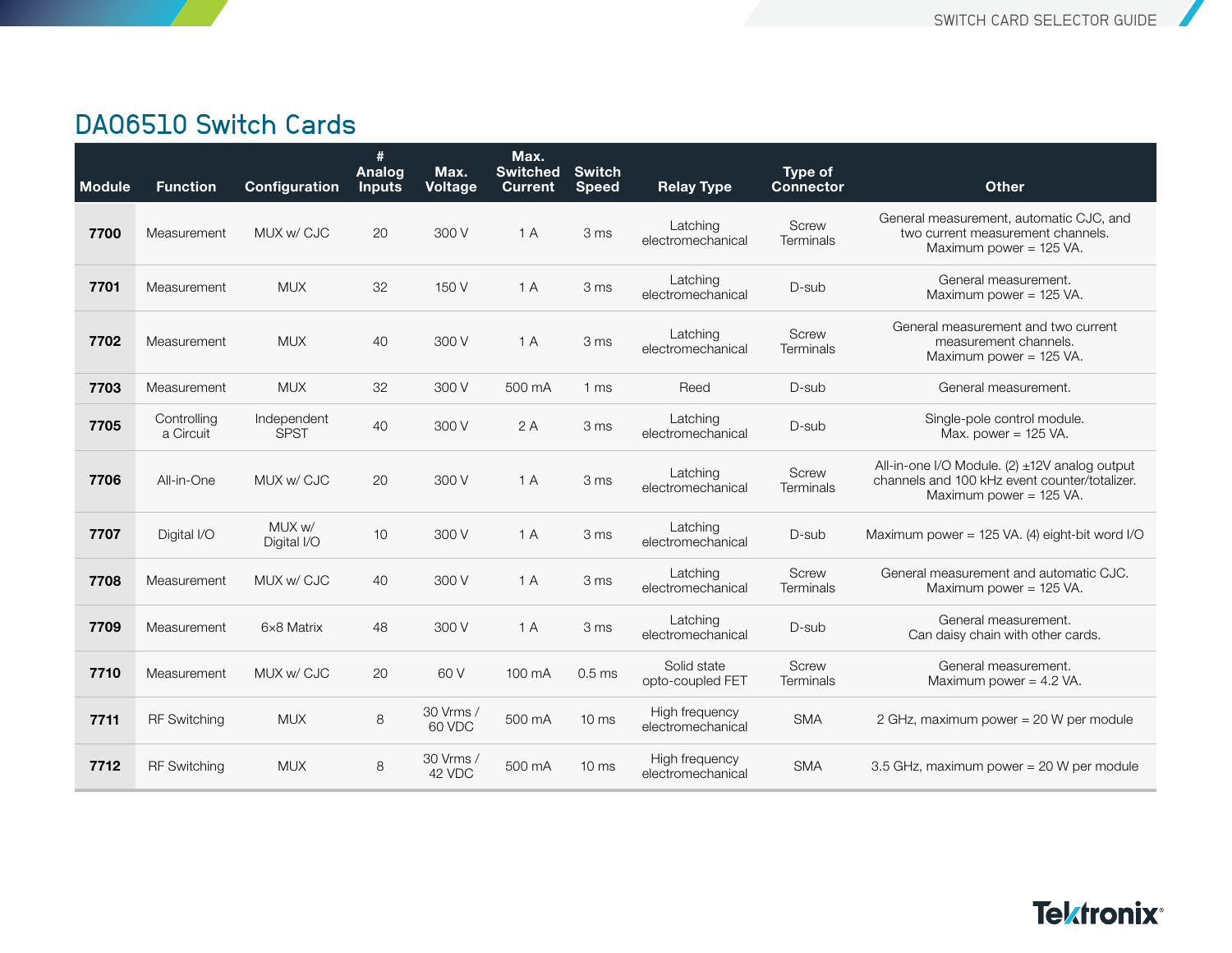#### 3700A Switch Cards

| <b>Module</b> | <b>Function</b>                    | Configuration             | No. of<br><b>Channels</b>                           | Max.<br><b>Voltage</b>                     | Max.<br><b>Switched</b><br><b>Current</b> | <b>Switch</b><br><b>Speed</b>     | <b>Relay Type</b>                                | Type of<br><b>Connector</b> | <b>Other</b>                                                                                                               |
|---------------|------------------------------------|---------------------------|-----------------------------------------------------|--------------------------------------------|-------------------------------------------|-----------------------------------|--------------------------------------------------|-----------------------------|----------------------------------------------------------------------------------------------------------------------------|
| 3720          | Measurement                        | MUX (CJC w/<br>accessory) | 60 (dual 1×30)                                      | 300 V                                      | 1A                                        | 4 ms                              | Latching electro-<br>mechanical                  | D-sub *                     | Two independent 1×30 multiplexers. Automatic<br>temperature reference when used with screw<br>terminal accessory (3720-ST) |
| 3721          | Measurement                        | MUX (CJC w/<br>accessory) | 40 (dual 1×20)                                      | 300 V<br>$(ch 1-40)$<br>60 V<br>(ch 41-42) | 2A<br>$(ch 1-40)$<br>3 A<br>(ch 41-42)    | 4 ms                              | Latching electro-<br>mechanical                  | $D$ -sub $*$                | Two independent 1×20 multiplexers. Automatic<br>temperature reference when used with screw<br>terminal accessory (3720-ST) |
| 3722          | Measurement                        | <b>MUX</b>                | 96 (dual 1×48)                                      | 300 V                                      | 1A                                        | 4 ms                              | Latching electro-<br>mechanical                  | D-sub                       | Two independent 1x48 multiplexers. (Ideal for<br>high channel count)                                                       |
| 3723          | Measurement                        | <b>MUX</b>                | 60 (dual 1×30)<br>or 120 single<br>pole (dual 1×60) | 200 V                                      | 1A                                        | $< 0.5$ ms                        | Reed                                             | D-sub *                     | Two independent 1x30 multiplexers. (Ideal for<br>highspeed scanning applications)                                          |
| 3724          | Measurement                        | MUX (CJC w/<br>accessory) | 60 (dual 1×30)                                      | 200 V                                      | 100 mA                                    | $< 0.2$ ms                        | FET solid-state                                  | $D$ -sub $*$                | Two independent 1×30 multiplexers. Automatic<br>temperature reference when used with screw<br>terminal accessory (3720-ST) |
| 3730          | Measurement                        | Matrix                    | $6\times16$                                         | 300 V                                      | 1A                                        | 4 ms                              | Latching electro-<br>mechanical                  | D-sub *                     | Columns can be expanded through the<br>backplane or isolated by relays.                                                    |
| 3731          | Measurement                        | Matrix                    | $6\times16$                                         | 200 V                                      | 1A                                        | $0.5$ ms                          | Reed                                             | $D$ -sub $*$                | Columns can be expanded through the<br>backplane or isolated by relays. (Ideal for high-<br>speed scanning applications.)  |
| 3732          | Measurement                        | Matrix                    | 448 cross<br>points<br>(Quad $4\times28$ )          | 200 V                                      | 750 mA                                    | 0.6 <sub>ms</sub>                 | Reed                                             | D-sub *                     | Columns and rows can be expanded through<br>the backplane and accessories. (Ideal for high<br>channel applications)        |
| 3740          | Controlling<br>a Circuit           | Independent               | 32                                                  | 300 VDC /<br>250 VAC (A)                   | 2 A (C)<br>7 A (A)                        | $4 \text{ ms} (C)$<br>10 ms $(A)$ | Latching electro-<br>mechanical                  | $D$ -sub $*$                | 32 general purpose independent channels. (Ideal<br>for higher power/high current applications.)                            |
| 3760          | Measurement                        | <b>MUX</b>                | 10                                                  | 500 V                                      | 5 A                                       | $<$ 15 ms                         | Nonlatching<br>electro-<br>mechanical            | <b>Screw</b><br>terminals   | Single 1x10 high current multiplexer.                                                                                      |
| 3761          | Measurement                        | <b>MUX</b>                | 10                                                  | 30 V                                       | 100 mA                                    | $< 1$ ms                          | Reed                                             | <b>SMA</b>                  | Single 1×10 low current multiplexer.                                                                                       |
| 3762          | Measurement                        | <b>MUX</b>                | 10                                                  | 1000 V                                     | 0.5A                                      | $< 2$ ms                          | Reed                                             | <b>Screw</b><br>terminals   | Single 1x10 high voltage multiplexer.                                                                                      |
| 3765          | Hall Effect<br><b>Measurements</b> | Matrix                    | $4\times 5$                                         | $-8$ V to $8$ V                            | 100 mA                                    | N/A                               | Nonlatching<br>electromechanical<br>and dry reed | Accessories<br>included     | Specialty 4×5 matrix for Hall Effect and<br>van der Pauw measurements.                                                     |

\*Optional screw terminal module available

## **Tektronix®**